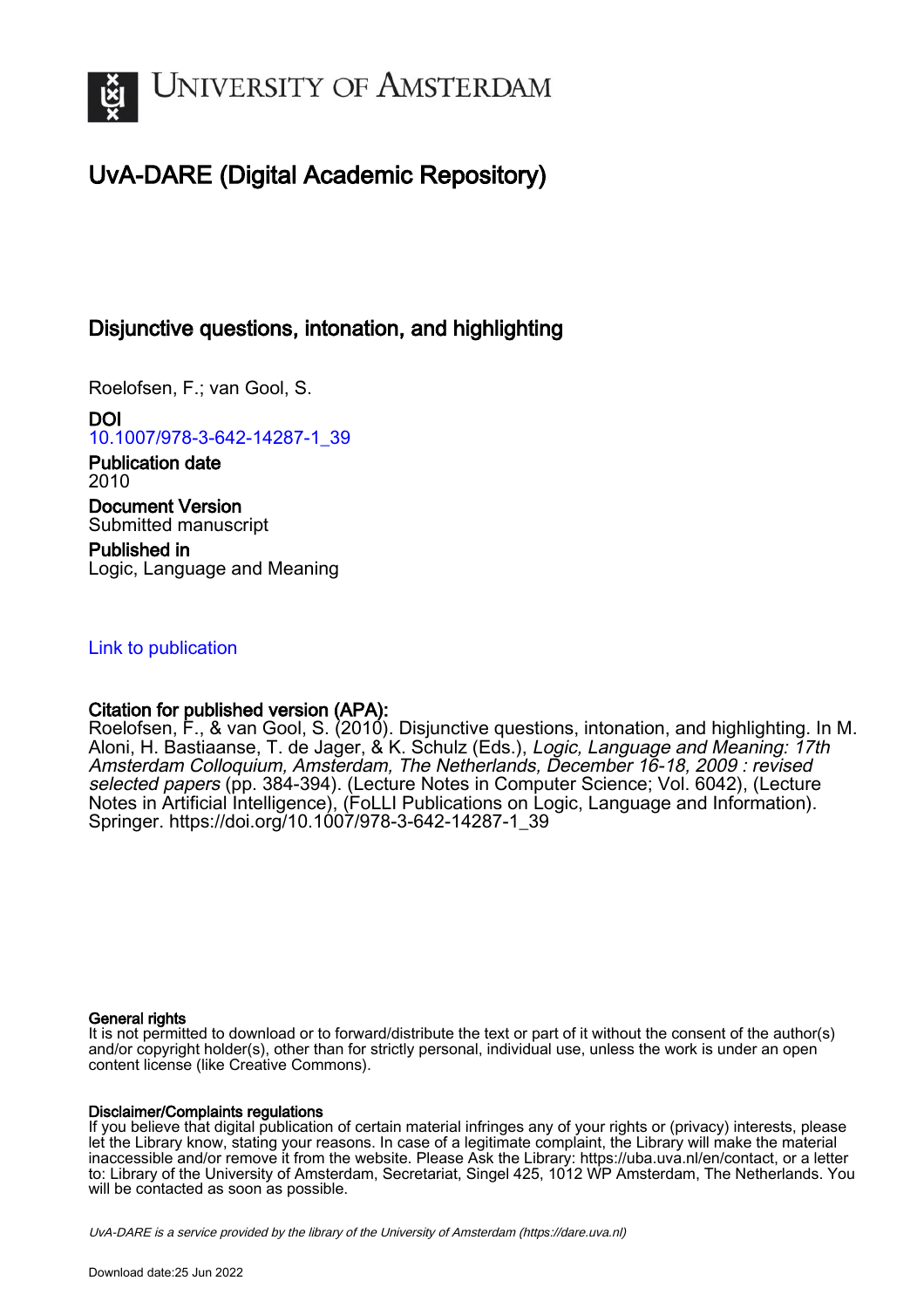## Disjunctive questions, intonation, and highlighting  $\star$

Floris Roelofsen and Sam van Gool

#### Amherst/Amsterdam

This paper examines how intonation affects the interpretation of disjunctive questions. The semantic effect of a question is taken to be three-fold. First, it raises an issue. In the tradition of inquisitive semantics, we model this by assuming that a question proposes several possible updates of the common ground (several *possibilities* for short) and invites other participants to help establish at least one of these updates. But apart from raising an issue, a question may also *highlight* and/or *suggest* certain possibilities, and intonation determines to a large extent which possibilities are highlighted/suggested. We will introduce a compositional version of inquisitive semantics, and extend this framework in order to capture the highlighting- and suggestion potential of sentences. This will lead to a systematic account of the answerhood conditions and implications of disjunctive questions with different intonation patterns.

#### 1 Preliminaries: basic assumptions and data

Syntactic structure. Syntactically, we distinguish between two kinds of disjunctive interrogatives. On the one hand there are those that consist of a single interrogative clause containing a disjunction. On the other hand there are those that consist of two interrogative clauses, conjoined by disjunction. We will refer to the former as *narrow-scope* disjunctive interrogatives, and to the latter as *wide-scope* disjunctive interrogatives. Some examples are given in (1) and (2) below.

- (1) Narrow-scope disjunctive interrogatives:
	- a. Does Ann or Bill play the piano?
	- b. Does Ann love Bill or Chris?
- (2) Wide-scope disjunctive interrogatives:
	- a. Does Ann play the piano, or does Bill play the piano?
	- b. Does Ann play the piano, or Bill?

We will assume that (2b) has exactly the same underlying syntactic structure as (2a); only some material is left unpronounced.

Intonation patterns. Disjunctive questions can be pronounced in different ways, and their interpretation is partly determined by the choice of intonation pattern. We concentrate on two prosodic features that seem to have significant semantic impact.<sup>1</sup> First, in the case of a narrow-scope disjunctive interrogative it is important whether the disjunction is pronounced 'as a block' or whether each of the disjuncts is given separate emphasis. Second, in case the disjuncts are given separate emphasis, it is important whether there is a rising or a falling pitch contour on the second disjunct. The different intonation patterns are given in (3) and (4), where underlining is used to represent emphasis, and  $\uparrow$  and  $\downarrow$  indicate rising and falling pitch.<sup>2</sup>

- (3) Intonation patterns for narrow-scope disjunctive interrogatives:
	- a. *Block intonation*: Does Ann-or-Bill↑ play the piano?
	- b. *Open intonation*: Does Ann↑ or Bill↑ play the piano?
	- c. *Closed intonation*: Does Ann↑ or Bill↓ play the piano?

<sup>?</sup> This paper has benefited enormously from discussions with Ivano Ciardelli and Jeroen Groenendijk, for which we are very grateful. We would also like to thank Maria Aloni and Kathryn Pruitt for helpful feedback. A condensed version of this paper will appear as (Roelofsen and van Gool, 2009).

<sup>&</sup>lt;sup>1</sup> The semantic significance of these prosodic features has been established experimentally by Pruitt (2007).

<sup>&</sup>lt;sup>2</sup> Most previous work on disjunctive questions (Aloni and van Rooij, 2002; Han and Romero, 2004; Beck and Kim, 2006; Pruitt, 2007; Biezma, 2009) does not take the open intonation pattern into account. Bartels (1999) does observe the pattern but does not account for its interpretation.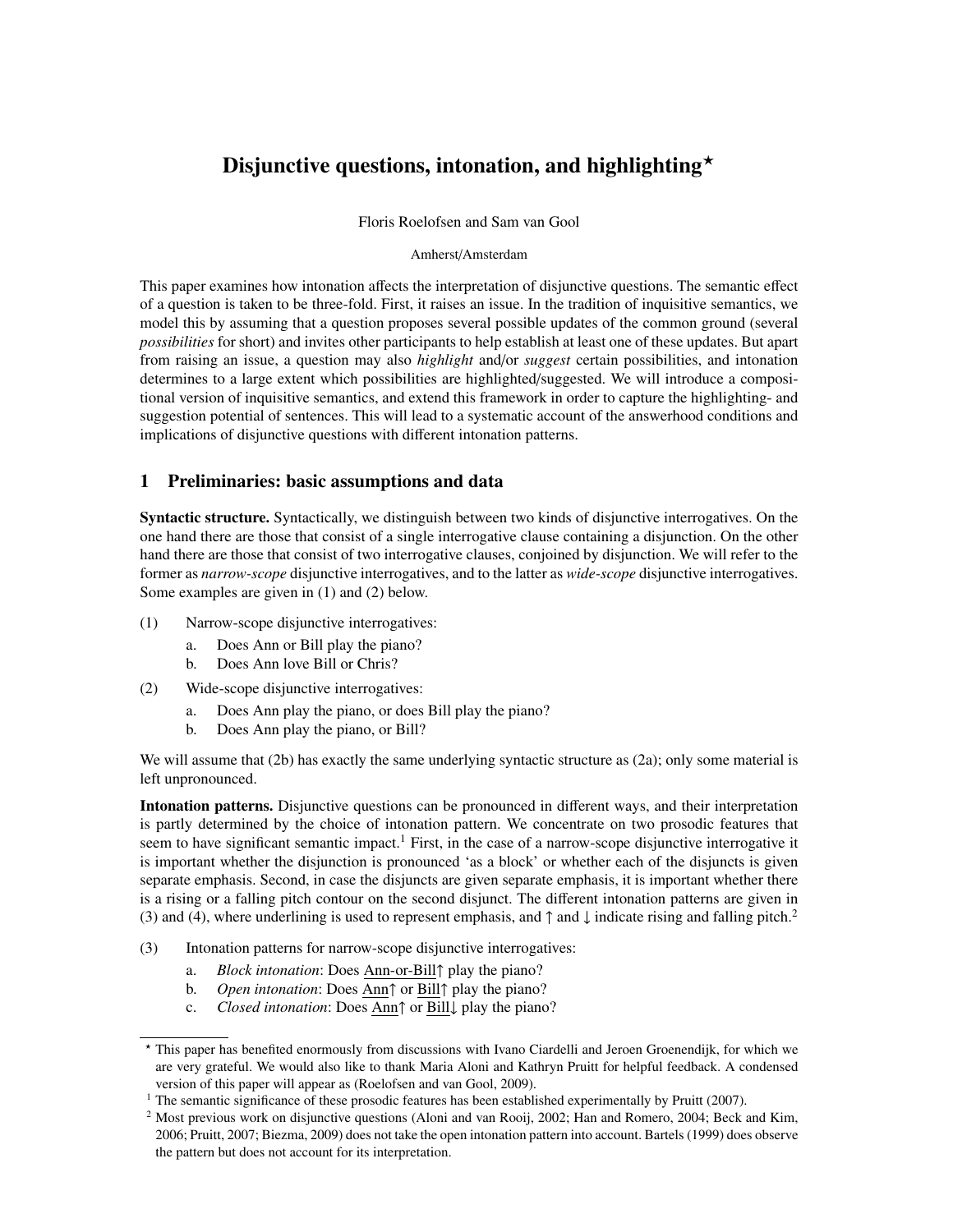- (4) Intonation patterns for wide-scope disjunctive interrogatives:
	- a. *Open intonation*: Does Ann↑ play the piano, or Bill↑?
	- b. *Closed intonation*: Does Ann↑ play the piano, or Bill↓?

Focus and closure. We take it that emphasis in the acoustic signal is a reflex of a *focus* feature in the logical form, and that the rising-and-falling pitch contour in (3c) and (4b) correlates with a *closure* feature in the logical form. It seems that this closure feature affects the pronunciation of the entire sentence (not just of, say, the contrastive elements in both disjuncts). Therefore, we assume that it is adjoined to the sentence as a whole. The ensuing logical forms are listed in the table below. Focus features, closure features, and interrogative complementizers are denoted by F, C, and Q, respectively.

| Pattern       | Acoustic signal                                                      | Logical form                                                         |
|---------------|----------------------------------------------------------------------|----------------------------------------------------------------------|
| <b>Narrow</b> |                                                                      |                                                                      |
| - block       | Does Ann-or-Bill play?                                               | [Q-does [Ann or Bill] <sub>F</sub> play]                             |
| - open        | Does Ann <sup><math>\uparrow</math></sup> or Bill $\uparrow$ play?   | [Q-does $[Ann]_F$ or $[Bill]_F$ play]                                |
| - closed      | Does Ann <sup><math>\uparrow</math></sup> or Bill $\downarrow$ play? | [Q-does [Ann] <sub>F</sub> or [Bill] <sub>F</sub> play] <sub>C</sub> |
| Wide          |                                                                      |                                                                      |
| - open        | Does Ann $\uparrow$ play, or Bill $\uparrow$ ?                       | $[[Q-does [Ann]_F play]$ or $[Q-does [Bill]_F play]]$                |
| - closed      | Does Ann↑ play, or Bill↓?                                            | $[[Q-does [Ann]_F play]$ or $[Q-does [Bill]_F play]]_C$              |

Basic data. Our theory should capture, at the very least, the effects of intonation on answerhood conditions. The basic empirical observations are summed up in (5), (6), and (7) below (wide-scope disjunctive interrogatives are not explicitly listed here; they behave exactly like their narrow-scope counterparts in the relevant respects). Notice that open intonation behaves in some ways like block intonation, but in others more like closed intonation: it licenses a *no* answer, but it does not license a *yes* answer. To the best of our knowledge, this observation has not been taken into account before.

| (5) | Does Ann-or-Bill $\uparrow$ play?                                  | (6) | Does Ann $\uparrow$ or Bill $\uparrow$ play?                      |                       | Does Ann $\uparrow$ or Bill $\downarrow$ play? |  |
|-----|--------------------------------------------------------------------|-----|-------------------------------------------------------------------|-----------------------|------------------------------------------------|--|
|     | a. No. $\Rightarrow$ neither<br>b. Yes. $\Rightarrow$ at least one |     | a. No. $\Rightarrow$ neither<br>b. #Yes. $\Rightarrow$ yes what?! | a. #No.<br>$b.$ #Yes. |                                                |  |
|     | c. $(Yes.)$ Ann does.                                              |     | c. Ann does.                                                      |                       | c. Ann does.                                   |  |
|     | $d.$ (Yes.) Bill does.                                             |     | d. Bill does.                                                     |                       | d. Bill does.                                  |  |

A further observation that should be accounted for is that disjunctive interrogatives with closure intonation convey that the speaker expects that exactly one of the disjuncts is true. In this respect, disjunctive interrogatives with closure intonation are similar to the corresponding disjunctive declaratives. However, there is also an important difference, as illustrated in (8) and (9):

| (8) | Ann $\uparrow$ or Bill $\downarrow$ plays the piano. |  | Does Ann $\uparrow$ or Bill $\downarrow$ play the piano? |  |
|-----|------------------------------------------------------|--|----------------------------------------------------------|--|
|     | a. No, neither of them does.                         |  | a. #No, neither of them does.                            |  |
|     |                                                      |  | b. Actually, neither of them does.                       |  |

The difference is subtle but clear: (8) really *excludes* the possibility that neither Ann nor Bill plays, while (9) merely conveys an *expectation* on the speaker's part that at least one of them does. In the first case, disagreement can be expressed with *no*; in the second case, *actually* must be used instead.

The next section presents an analysis of disjunctive interrogatives in inquisitive semantics. This will not directly account for the above observations, but it will serve as a useful basis.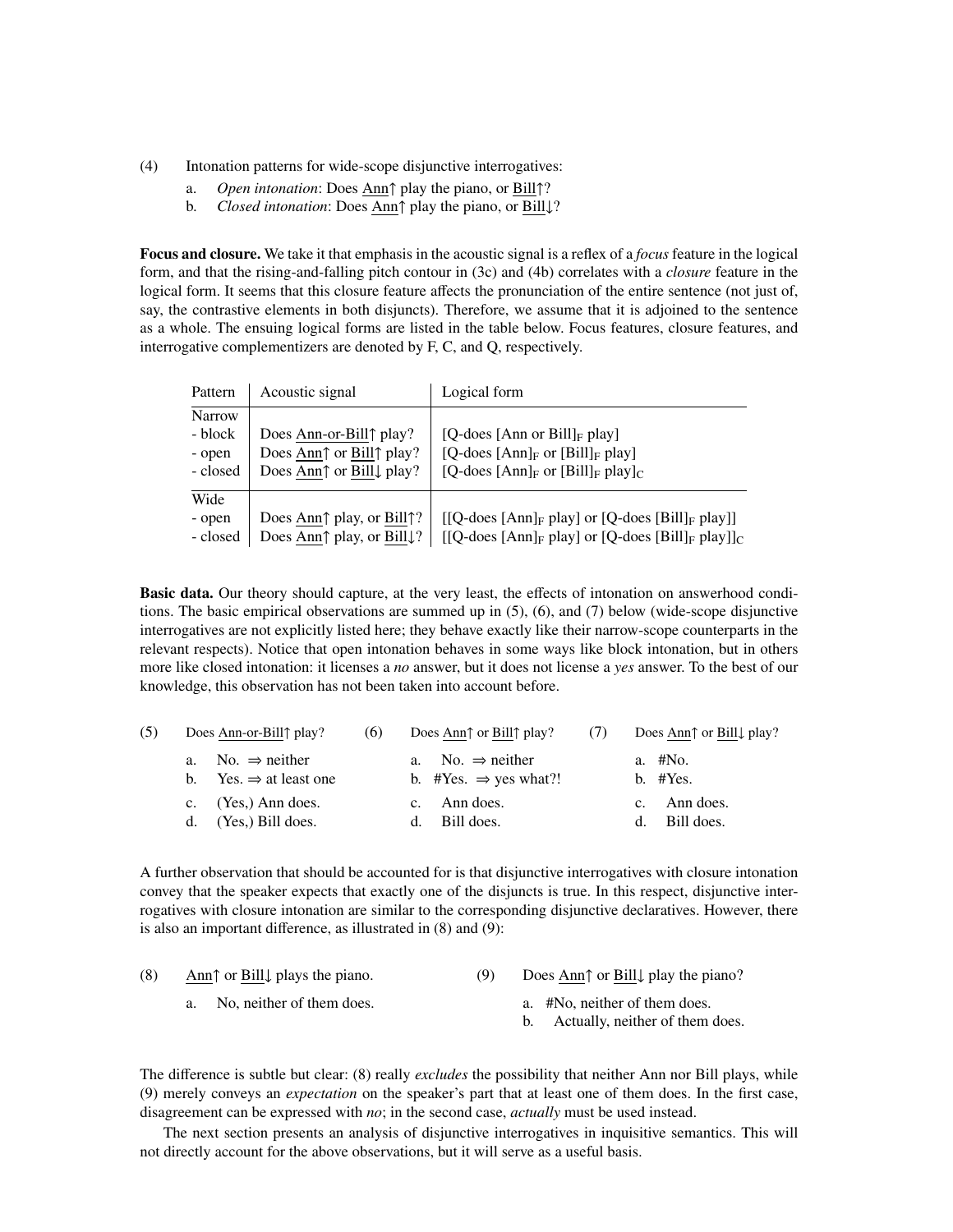#### 2 Inquisitive Semantics

In inquisitive semantics, a sentence is taken to propose one or possibly several ways to update the common ground of a conversation. Formally, the proposition expressed by a sentence is a set of *possibilities*, each of which is in turn a set of *indices*, and represents a possible update of the common ground.

In previous work (Groenendijk, 2009; Mascarenhas, 2009; Groenendijk and Roelofsen, 2009; Ciardelli and Roelofsen, 2009; Ciardelli, 2009; Balogh, 2009, among others), inquisitive semantics has been defined for the language of propositional logic and the language of first-order predicate logic, largely abstracting away from issues of sub-sentential syntactic and semantic composition. In the present paper, we are specifically interested in this process of semantic composition at the sub-sentential level, and especially in the role that certain prosodic features play in that process. So, to start with, we need to define a compositional inquisitive semantics for a suitable fragment of English. Fortunately, much of the technical machinery that we need is familiar from *alternative semantics* (Hamblin, 1973; Kratzer and Shimoyama, 2002; Alonso-Ovalle, 2006, among others).

Basic ingredients. As usual, we will say of each expression in our language that it is of a certain *type*. The basic types are *e*, *s*, and *t*, and whenever  $\sigma$  and  $\tau$  are types, ( $\sigma\tau$ ) is also a type. Our semantics will map each expression to a certain model-theoretic object. The type of an expression determines the kind of object that it is mapped to. Each model-theoretic object belongs to a certain *domain*. There is a domain *D<sup>e</sup>* of individuals, a domain *D<sup>s</sup>* of indices, and a domain *D<sup>t</sup>* consisting of the truth values 0 and 1. Furthermore, for every complex type ( $\sigma\tau$ ) there is a domain  $D_{(\sigma\tau)}$  consisting of all functions from  $D_{\sigma}$  to  $D_{\tau}$ . As in alternative semantics, each expression of type  $\tau$  is mapped to *a set* of objects in  $D_{\tau}$ . The semantic value of an expression  $\alpha$  will be denoted by  $[\![\alpha]\!]$ . Notice that  $[\![\alpha]\!]$  is always a set. Therefore, we will refer to it as the *denotation set* of α.

Semantic values are composed by means of pointwise function application:

(10) *Pointwise Function Application*

If  $[\![\alpha]\!] \subseteq D_{(\sigma\tau)}$  and  $[\![\beta]\!] \subseteq D_{\sigma}$ , then  $\llbracket \alpha \beta \rrbracket := \llbracket \beta \alpha \rrbracket := \{ d \in D_\tau \mid \exists a \in \llbracket \alpha \rrbracket. \exists b \in \llbracket \beta \rrbracket, d = a(b) \}$ 

Basic lexicon. Most lexical items are mapped to singleton sets, consisting of their standard denotations.

| (11) | a. $\ \text{Ann}\  := \{\text{Ann}\}\$<br>b. $\mathbb{B}$ ill $\mathbb{I}$ := {Bill} | c. [[play]] $:= \{\lambda x. \lambda w. \text{play}_w(x)\}\$<br>d. $[\text{love}] := {\lambda y. \lambda x. \lambda w.} \text{love}_w(x, y)$ |
|------|--------------------------------------------------------------------------------------|----------------------------------------------------------------------------------------------------------------------------------------------|
|      |                                                                                      |                                                                                                                                              |

**Disjunction.** Disjunction introduces alternatives. The denotation set of a phrase ' $\alpha$  or  $\beta$ ', where  $\alpha$  and  $\beta$ are two expressions of some type  $\tau$ , is the union of the denotation set of  $\alpha$  and the denotation set of  $\beta$ :

(12) For any type  $\tau$ , if  $\llbracket \alpha \rrbracket$ ,  $\llbracket \beta \rrbracket \subseteq D_{\tau}$ , then  $\llbracket \alpha$  or  $\beta \rrbracket := \llbracket \alpha \rrbracket \cup \llbracket \beta \rrbracket$ 

For example:

(13) a. 
$$
\[\text{Ann or Bill}\] = \begin{Bmatrix} \text{Ann,} \\ \text{Bill} \end{Bmatrix}\]
$$
 b.  $\[\text{Ann or Bill plays}\] = \begin{Bmatrix} \lambda w.\text{play}_w(\text{Ann}), \\ \lambda w.\text{play}_w(\text{Bill}) \end{Bmatrix}$ 

Notice that the denotation set of a complete sentence, such as 'Ann or Bill plays' is a set of objects in  $D_{(st)}$ . Such objects are functions from indices to truth values, or equivalently, sets of indices. In inquisitive semantics, sets of indices are referred to as *possibilities*, and a set of possibilities is called a *proposition*. So complete sentences express propositions.

Visualization. As long as we limit our attention to a language that contains, besides disjunction, just two names, 'Ann' and 'Bill', and a single intransitive verb 'play', the propositions expressed by the sentences in our language can be visualized in a helpful way. For instance, the sentence 'Ann plays' expresses the proposition  $\{\lambda w$ .play<sub>*w*</sub>(Ann)}, which contains a single possibility consisting of all indices in which Ann<br>plays. This proposition is depicted in figure 1(a), where 11 is the index in which both Ann and Bill play, 10 plays. This proposition is depicted in figure  $1(a)$ , where 11 is the index in which both Ann and Bill play, 10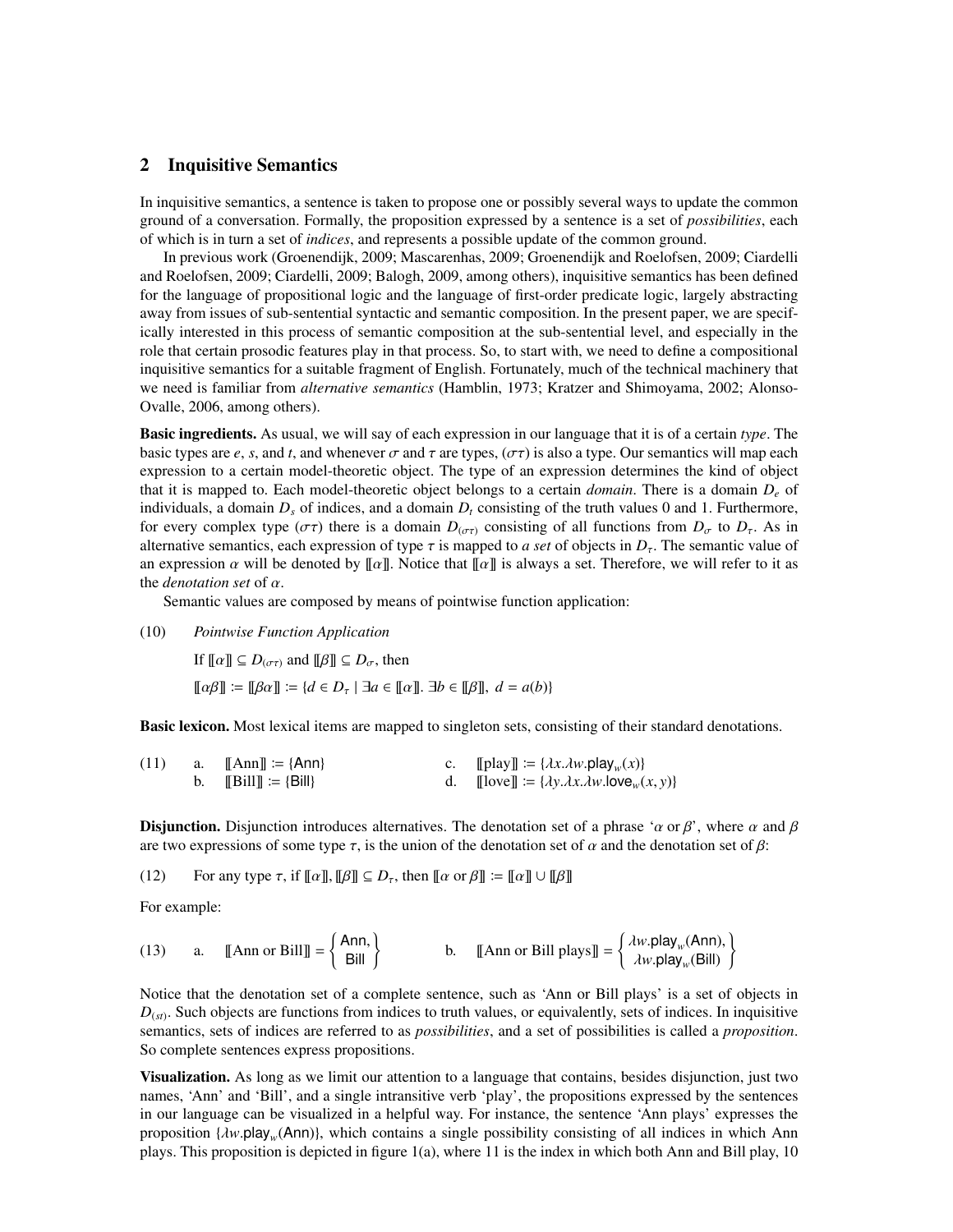

Fig. 1. Some propositions visualized.

the index in which only Ann plays, etcetera. Figure 1(b) depicts the proposition expressed by 'Ann or Bill plays'. As we saw in (13b), this proposition consists of two possibilities: the possibility that Ann plays, and the possibility that Bill plays.

**Excluded possibilities.** Recall that the possibilities for a sentence  $\alpha$  embody the ways in which  $\alpha$  proposes to update the common ground. If some index  $i$  is not included in any possibility for  $\alpha$ , then we say that *i is excluded by* α. For in this case, *<sup>i</sup>* will be eliminated from the common ground by any of the updates proposed by  $\alpha$ . If  $\alpha$  excludes any indices, then we refer to the set of all such indices as the *possibility excluded by*  $\alpha$ . If  $\alpha$  does not exclude any indices, then we say that it does not exclude any possibility. We use  $[\alpha]$  to denote the set of possibilities excluded by  $\alpha$  (which is always either a singleton set, or empty).

**Interrogative clauses.** The interrogative complementizer, Q, always operates on an expression  $\alpha$  of type (*st*), and the resulting clause [Q  $\alpha$ ] is always again of type (*st*). So even though there is a shift in syntactic category, there is no shift in semantic type. The proposition expressed by  $[Q \alpha]$  consists of the possibilities for  $\alpha$  itself, plus the possibility that  $\alpha$  excludes.

$$
(14) \qquad [\![Q \alpha]\!] \coloneqq [\![\alpha]\!] \cup [\![\alpha]\!]
$$

For example, the proposition expressed by the simple polar interrogative 'Does Ann play?' consists of two possibilities: the possibility that Ann plays, and the possibility that she does not play. These possibilities embody two possible updates of the common ground, and the responder is invited to provide information such that either one of these updates can be established.

(15) 
$$
\llbracket Q\text{-does Ann play} \rrbracket
$$

$$
= \llbracket \text{Ann plays} \rrbracket \cup \llbracket \text{Ann plays} \rrbracket = \begin{cases} \lambda w.\text{play}_w(\text{Ann}), \\ \lambda w.\neg \text{play}_w(\text{Ann}) \end{cases} \implies \text{see figure 1(c)}
$$

Disjunctive interrogatives. Given these assumptions, the propositions expressed by wide- and narrowscope disjunctive interrogatives are the following:

(16) *Wide-scope disjunctive interrogative:* Does Ann play or does Bill play?

[[Q-does Ann play or Q-does Bill play]]

= [[Q-does Ann play]] ∪ [[Q-does Bill play]]

$$
= \begin{cases} \lambda w. \text{play}_{w}(\text{Ann}), \\ \lambda w. \neg \text{play}_{w}(\text{Ann}) \end{cases} \cup \begin{cases} \lambda w. \text{play}_{w}(\text{Bill}), \\ \lambda w. \neg \text{play}_{w}(\text{Bill}) \end{cases} \Rightarrow \text{see figure 1(d)}
$$

(17) *Narrow-scope disjunctive interrogative:* Does Ann or Bill play?

[[Q-does Ann or Bill play]]

= [[Ann or Bill plays]] ∪ [Ann or Bill plays]

$$
= \begin{cases} \lambda w. \text{play}_{w}(\text{Ann}), \\ \lambda w. \text{play}_{w}(\text{Bill}) \end{cases} \cup \{ \lambda w. \neg \text{play}_{w}(\text{Ann}) \land \neg \text{play}_{w}(\text{Bill}) \} \implies \text{see figure 1(e)}
$$

So much for the compositional treatment of our basic fragment in inquisitive semantics. Notice that this treatment does not yet say anything about the licensing and interpretation of yes/no answers, or about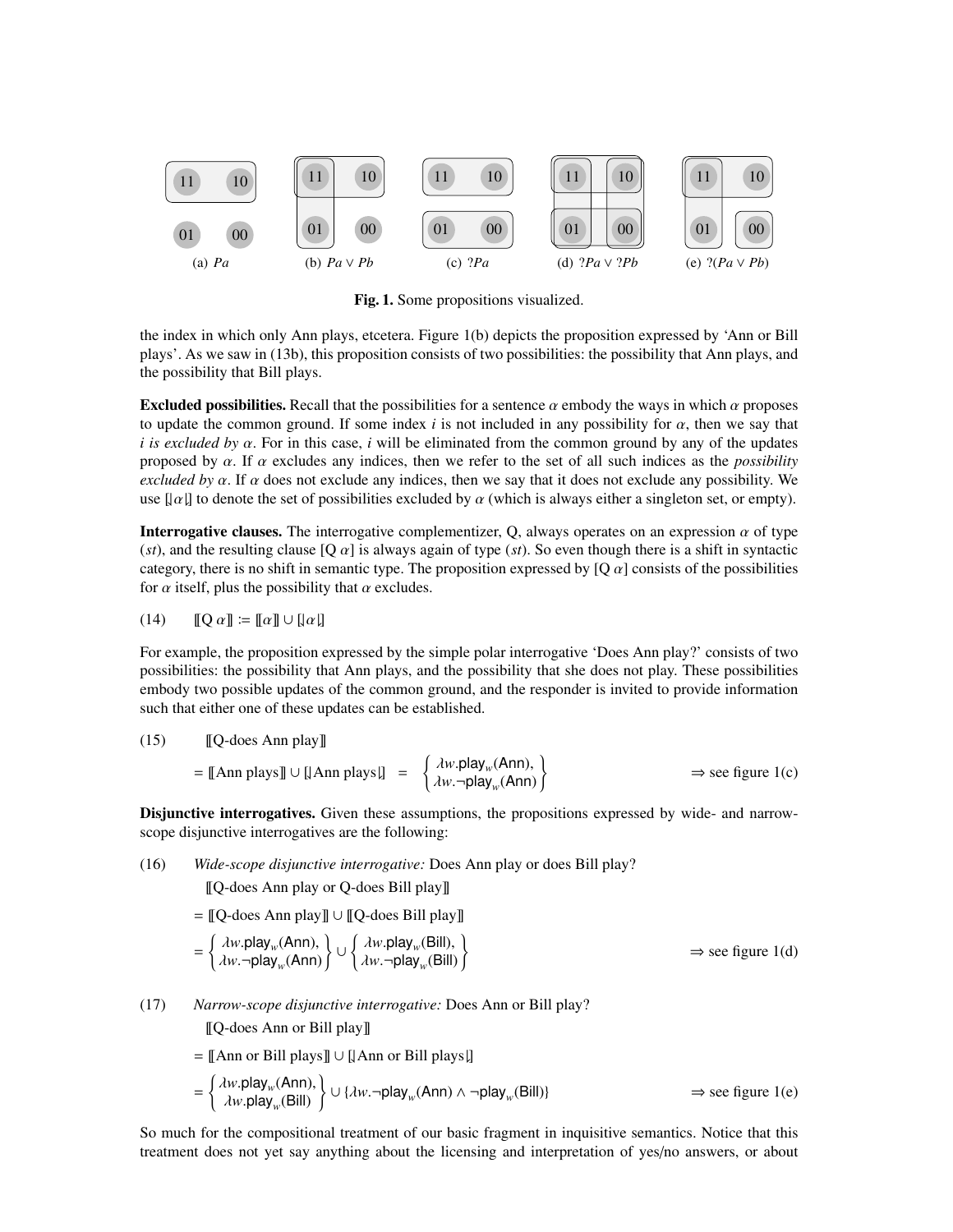the 'exactly one implication' of disjunctive interrogatives with closure intonation. The following sections propose an extension of the system that will allow us to capture these phenomena.

#### 3 Focus and highlighting

The general idea that we would like to pursue in this section is that a sentence, besides proposing one or more possible updates, may also *highlight* certain possibilities, and that *focus* plays an important role in determining the possibilities that a sentence highlights.

We think that highlighting is of particular relevance for the licensing and interpretation of yes/no answers. More specifically, we hypothesize that a *yes* answer to a question  $\alpha$  presupposes that  $\alpha$  highlighted exactly one possibility, and if this presupposition is met, *yes* confirms that highlighted possibility. A *no* answer on the other hand, if felicitous, simply rejects all the possibilities highlighted by  $\alpha$  (for now we will assume that a *no* answer is always felicitous; a felicity condition will be specified in section 4).

Initial motivation: opposing polar questions. Initial motivation for this idea comes from an old puzzle concerning polar questions, exemplified by the contrast between (18a) and (18b):

(18) a. Is the door open? b. Is the door closed?

According to inquisitive semantics, as it has been developed so far, (18a) and (18b) are equivalent: they both express a proposition consisting of two possibilities, the possibility that the door is open, and the possibility that the door is closed. However, there is a clear empirical difference between the two: in reply to (18a), *yes* means that the door is open, while in reply to (18b), it means that the door is closed.<sup>3</sup>

This difference is captured straightforwardly if we assume that (18a) highlights the possibility that the door is open, that (18b) highlights the possibility that the door is closed, and that the interpretation of *yes* and *no* is as hypothesized above. Our aim is to give a similar explanation of the licensing and interpretation of yes/no answers in response to disjunctive questions. In order to do so, we must first specify how the possibilities highlighted by a given sentence are compositionally determined, and in particular how focus affects this process.

**Proposing and highlighting.** We will henceforth assume that the semantic value of a sentence  $\alpha$  consists of two components,  $[\![\alpha]\!]_P$  and  $[\![\alpha]\!]_H$ . Both  $[\![\alpha]\!]_P$  and  $[\![\alpha]\!]_H$  are sets of possibilities;  $[\![\alpha]\!]_P$  embodies the proposal that  $\alpha$  expresses, and  $\llbracket \alpha \rrbracket_H$  consists of the possibilities that  $\alpha$  highlights.

The semantic value of subsentential expressions will also consist of these two components. For any expression  $\alpha$ , sentential or subsentential, we will refer to  $\llbracket \alpha \rrbracket_P$  as its P-set, and to  $\llbracket \alpha \rrbracket_H$  as its H-set. Both P-sets and H-sets are composed by means of pointwise function application.

What we used to call the denotation set of an expression, then, is now called its P-set. As far as names, verbs, and disjunction are concerned, H-sets are defined just as P-sets. However, as soon as interrogative complementizers enter the derivation, P-sets and H-sets start to diverge. Recall that the proposal expressed by [Q  $\alpha$ ] consists of the possibilities for  $\alpha$  itself, plus the possibility that  $\alpha$  excludes:

(19)  $\mathbb{I} \mathbb{O} \alpha \mathbb{I}_P \coloneqq \mathbb{I} \alpha \mathbb{I}_P \cup [\alpha \mathbb{I}]$ 

We will assume that  $[Q \alpha]$  simply highlights the possibilities that  $\alpha$  itself highlights, not the possibility that  $\alpha$  excludes:

$$
(20) \qquad [\![Q \alpha]\!]_H \coloneqq [\![\alpha]\!]_H
$$

These assumptions are sufficient to capture the contrast between opposing polar questions:

<sup>3</sup> This is sometimes taken to be a general argument against 'proposition set' approaches to questions—which include, besides inquisitive semantics, the classical theories of Hamblin (1973), Karttunen (1977), and Groenendijk and Stokhof (1984)—and in favor of alternatives such as the 'structured meaning' approach or the 'orthoalgebraic' approach (cf. Krifka, 2001; Blutner, 2009). Here, we choose not to pursue a full-fledged alternative to the proposition set approach, but rather to extend it in a suitable way.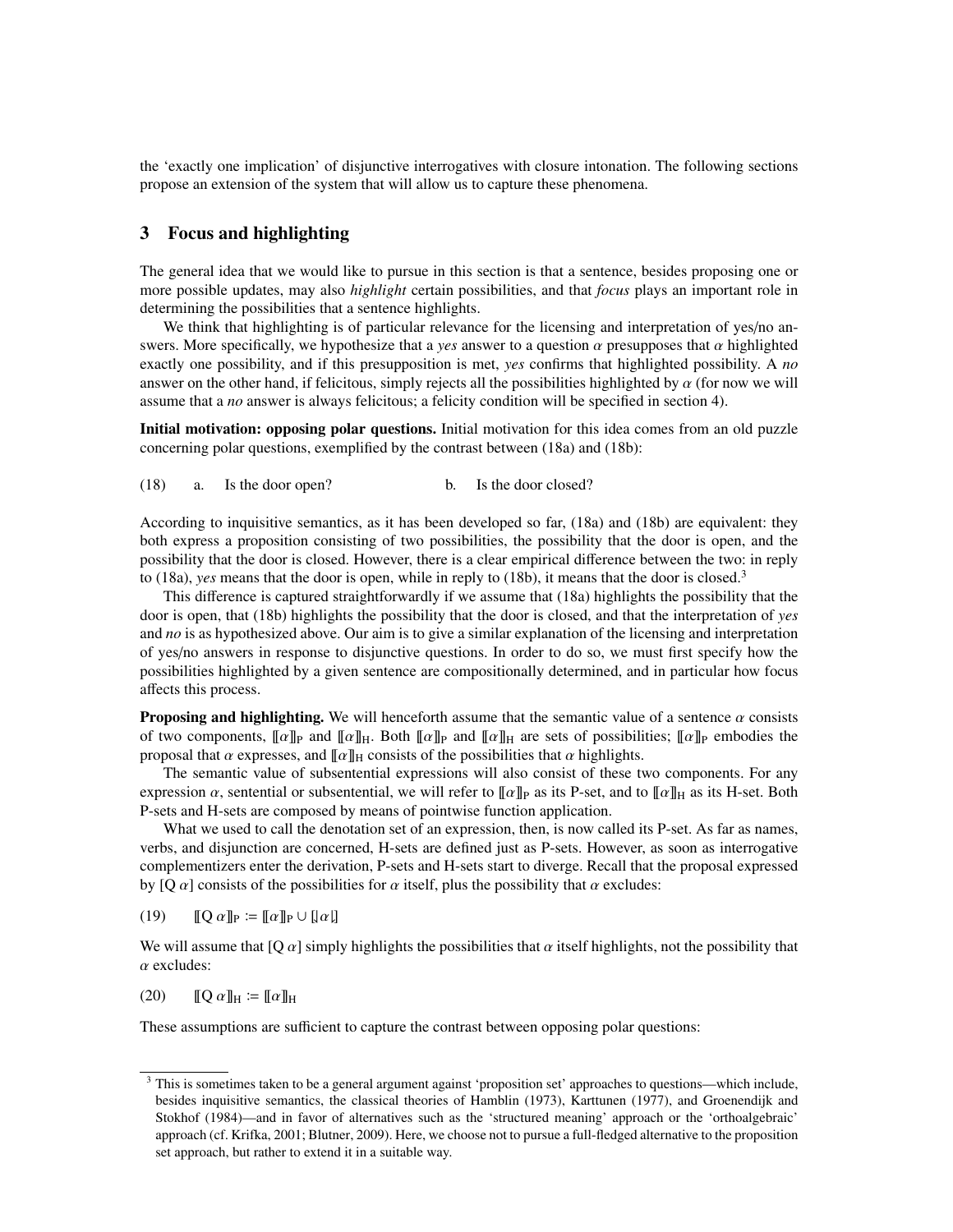| (21) | [Q-is the door open]                | (22) | [O-is the door closed]               |
|------|-------------------------------------|------|--------------------------------------|
|      | Proposes: open/closed               |      | Proposes: open/closed                |
|      | Highlights: open                    |      | Highlights: closed                   |
|      | $yes \Rightarrow$ the door is open  |      | $yes \Rightarrow$ the door is closed |
|      | $no \Rightarrow$ the door is closed |      | $no \Rightarrow$ the door is open    |

Highlighting and focus. We will assume that focus affects the computation of H-sets. To see why, consider the two focus structures that give rise to block intonation and open intonation, respectively:

| (23) | Does [Ann or Bill] $_F$ play the piano?      | $\Rightarrow$ block intonation |
|------|----------------------------------------------|--------------------------------|
|      | Does $[Ann]_F$ or $[Bill]_F$ play the piano? | $\Rightarrow$ open intonation  |

Recall that (23a) licenses both *yes* and *no* as an answer, while (23b) only licenses *no*. Our hypothesis about the interpretation of *yes* and *no* captures this contrast if we assume that (23a) highlights a single possibility (the possibility that Ann or Bill plays), while (23b) highlights two possibilities (the possibility that Ann plays, and the possibility that Bill plays). But this can only be if focus affects the computation of H-sets. For, apart from their focus structures, (23a) and (23b) are perfectly identical.

The intuitive idea that we will pursue is that 'focus makes H-sets collapse'. Let us first make this more precise for the case where  $\alpha$  is a complete sentence, of type (*st*):

(24) If  $\alpha$  is of type (*st*), then:

 $[\![\alpha_F]\!]_H \coloneqq {\{\bigcup_{\pi \in [\![\alpha]\!]_H} \pi\}}$ 

If  $\alpha$  is of type (*st*), then every element of  $[\![\alpha]\!]_H$  is a possibility  $\pi$ , a set of indices. The focus feature collapses all these possibilities into one big possibility,  $\bigcup_{\pi \in [\![a]\!]_H} \pi$ . This, then, is the unique possibility in  $[\![\alpha_F]\!]_H$ .<sup>4</sup>

If  $\alpha$  is a sub-sentential expression, of some type  $\sigma$  different from (*st*), then the elements of  $\llbracket \alpha \rrbracket_H$  are not full-fledged possibilities, so we cannot simply take their union. However, following Partee and Rooth (1982), we can take their 'generalized union':

(25) If  $\alpha$  is of some type  $\sigma$ , different from (*st*), then:

 $[\![\alpha_F]\!]_H \coloneqq {\{\lambda z.\bigcup_{y\in [\![\alpha]\!]_H}}}$ where *z* is a variable of type  $(\sigma(st))$ 

For our examples, the relevant case is the one where  $\alpha$  is of type  $e$ . In this particular case, we have:<sup>5</sup>

 $(26)$   $\left[\![\alpha_F]\!\right]_H := \{ \lambda P. \bigcup_{y \in [\![\alpha]\!]_H}$ where *P* is a variable of type  $(e(st))$ 

Let us first consider what this means for some disjunctive declaratives with different focus structures:

(27) 
$$
\mathbb{I}[\text{Ann}]_{\text{F}} \text{ or } [\text{Bill}]_{\text{F}} \text{ plays } \mathbb{J}_{\text{H}} = \begin{cases} \lambda w.\text{play}_{w}(\text{Ann}), \\ \lambda w.\text{play}_{w}(\text{Bill}) \end{cases}
$$

(28) [[ [Ann or Bill]<sub>F</sub> plays  $\mathbb{I}_{H} = \{\lambda w.\text{play}_{w}(\text{Ann}) \cup \lambda w.\text{play}_{w}(\text{Bill})\}$ 

With narrow focus on each individual disjunct, 'Ann or Bill plays' highlights two possibilities. But, as desired, focus on the whole disjunctive subject NP collapses these two possibilities into one. Now let us turn to disjunctive interrogatives. First consider the narrow-scope variant. Recall that, by definition, an interrogative clause [Q  $\alpha$ ] highlights the same possibilities as  $\alpha$  itself. So we have:

<sup>4</sup> Notice that this is reminiscent of what is called *non-inquisitive closure* in inquisitive semantics (cf. Groenendijk and Roelofsen, 2009), and what is called *existential closure* in alternative semantics (cf. Kratzer and Shimoyama, 2002).

<sup>5</sup> Computing the H-set of a sentence with a focused expression of type *e* in *object* position runs into type matching trouble in the present setup. The 'problem' is exactly the same as the one that arises for the interpretation of quantified noun phrases in object position in any system that starts with 'low types' (in particular, (*e*(*et*)) for transitive verbs, cf. Heim and Kratzer, 1998). It also has the same solutions: type-lifting, function composition, quantifier raising, or simply starting out with higher types. For simplicity's sake, we will not implement any of these possible solutions here, and simply focus on examples with focused noun phrases in subject position.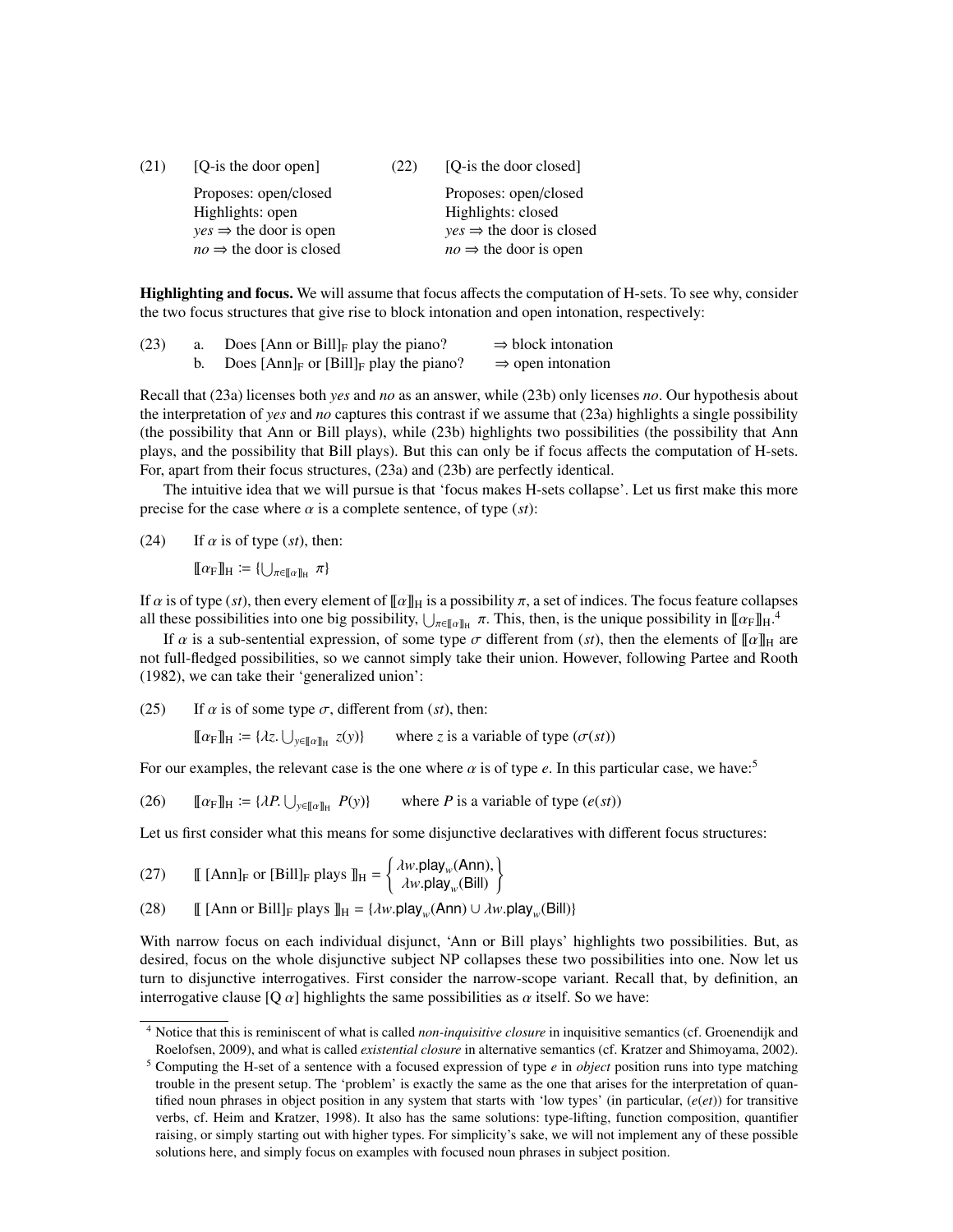(29)  $\left[ \int Q\text{-does }[\text{Ann}]_F \text{ or }[\text{Bill}]_F \text{ play } \right]_H = \begin{cases} \lambda w \text{, play } w \text{, } (\text{Ann}) \\ \lambda w \text{, play } (\text{Bill}) \end{cases}$ <sup>λ</sup>*w*.play*<sup>w</sup>* (Bill) )

(30)  $\left[ \left[ \right] \mathbb{Q}$ -does  $\left[ \text{Ann or Bill} \right]_F$  play  $\left[ \right]_H = \{ \lambda w. \text{play}_w(\text{Ann}) \cup \lambda w. \text{play}_w(\text{Bill}) \}$ 

Thus, it is predicted that the question 'Does Ann or Bill play?' only highlights two distinct possibilities if it has narrow focus on 'Ann' and on 'Bill'. Wide-scope disjunctive interrogatives on the other hand, always highlight two distinct possibilities:

(31) 
$$
\mathbb{I} \text{ Q-does } [\text{Ann}]_{\text{F}} \text{ play or Q-does } [\text{Bill}]_{\text{F}} \text{ play } \mathbb{I}_{\text{H}} = \begin{cases} \lambda w.\text{play}_{w}(\text{Ann}), \\ \lambda w.\text{play}_{w}(\text{Bill}) \end{cases}
$$

The analysis so far yields a number of satisfactory predictions:

- $(32)$  Does [Ann or Bill]<sub>F</sub> play?
	- a. Highlights the possibility that Ann or Bill plays.
	- b. *yes*  $\Rightarrow$  at least one of them plays
	- c.  $no \Rightarrow$  neither Ann nor Bill plays
- (33) Does  $[Ann]_F$  or  $[Bill]_F$  play?
	- a. Highlights the possibility that Ann plays and the possibility that Bill plays.
	- b.  $yes \Rightarrow \text{presupposition failure}$  (the question highlights more than one possibility)
	- c.  $no \Rightarrow$  neither Ann nor Bill plays
- (34) Does  $[Ann]_F$  play or does  $[Bill]_F$  play?
	- a. Highlights the possibility that Ann plays and the possibility that Bill plays.
	- b.  $y \text{ }\mathrm{y} \text{ }\mathrm{y}$   $\Rightarrow$  presupposition failure (the question highlights more than one possibility)
	- c.  $no \Rightarrow$  neither Ann nor Bill plays

We seem to have obtained a better understanding of the basic difference between block intonation and open intonation. Now let us consider the effect of closure.

#### 4 Closure and suggestions

Our basic intuition is that closure suggests that *exactly one of the highlighted possibilities can be realized*. (Recall that possibilities embody possible updates of the common ground; as such it makes sense to speak of them as 'being realized'.) To see what this amounts to, consider our running examples (35a) and (35b):

$$
(35) \qquad a
$$

(35) a. Does Ann↑ or Bill↓ play the piano? b. Does Ann↑ play the piano, or Bill↓?

These questions both highlight two possibilities: the possibility that Ann plays, and the possibility that Bill plays. To suggest that exactly one of these possibilities can be realized is to suggest that exactly one of Ann and Bill plays the piano. In particular, it is to suggest that *at least one* of them plays, and that they do *not both* play. Such a suggestion does indeed seem to be part of what (35a) and (35b) communicate.

There are several ways to formalize this intuition. We will assume here that the meaning of a sentence  $\alpha$  does not just consist of  $\llbracket \alpha \rrbracket_P$  and  $\llbracket \alpha \rrbracket_H$ , but has a third component,  $\llbracket \alpha \rrbracket_S$ , which is the set of possibilities/updates that  $\alpha$  *suggests*. We will refer to  $\llbracket \alpha \rrbracket$ <sub>S</sub> as the S-set of  $\alpha$ .

We will assume that the S-set of expressions that do not bear a closure-feature is always empty, and define the semantic contribution of the closure-feature to be as follows:

(36) *The effect of closure:*  $[\![\alpha_{\mathbb{C}}]\!]_P := [\![\alpha]\!]_P$   $[\![\alpha_{\mathbb{C}}]\!]_H := [\![\alpha]\!]_H$   $[\![\alpha_{\mathbb{C}}]\!]_S := \mathcal{EX}([\![\alpha]\!]_H)$ 

The definition of  $\[\alpha_{\text{C}}\]_S$  makes use of the *exclusive strengthening* operator  $\mathcal{E}X$ . For any set of possibilities  $\Pi$ , and for any possibility  $π ∈ Π$ , the exclusive strengthening of π relative to  $\Pi$  is defined as:

(37)  $\mathcal{E}X(\pi,\Pi) := \pi - \bigcup \{ \rho \mid \rho \in \Pi \text{ and } \pi \nsubseteq \rho \}$ 

and the exclusive strengthening of  $\Pi$  itself is defined as: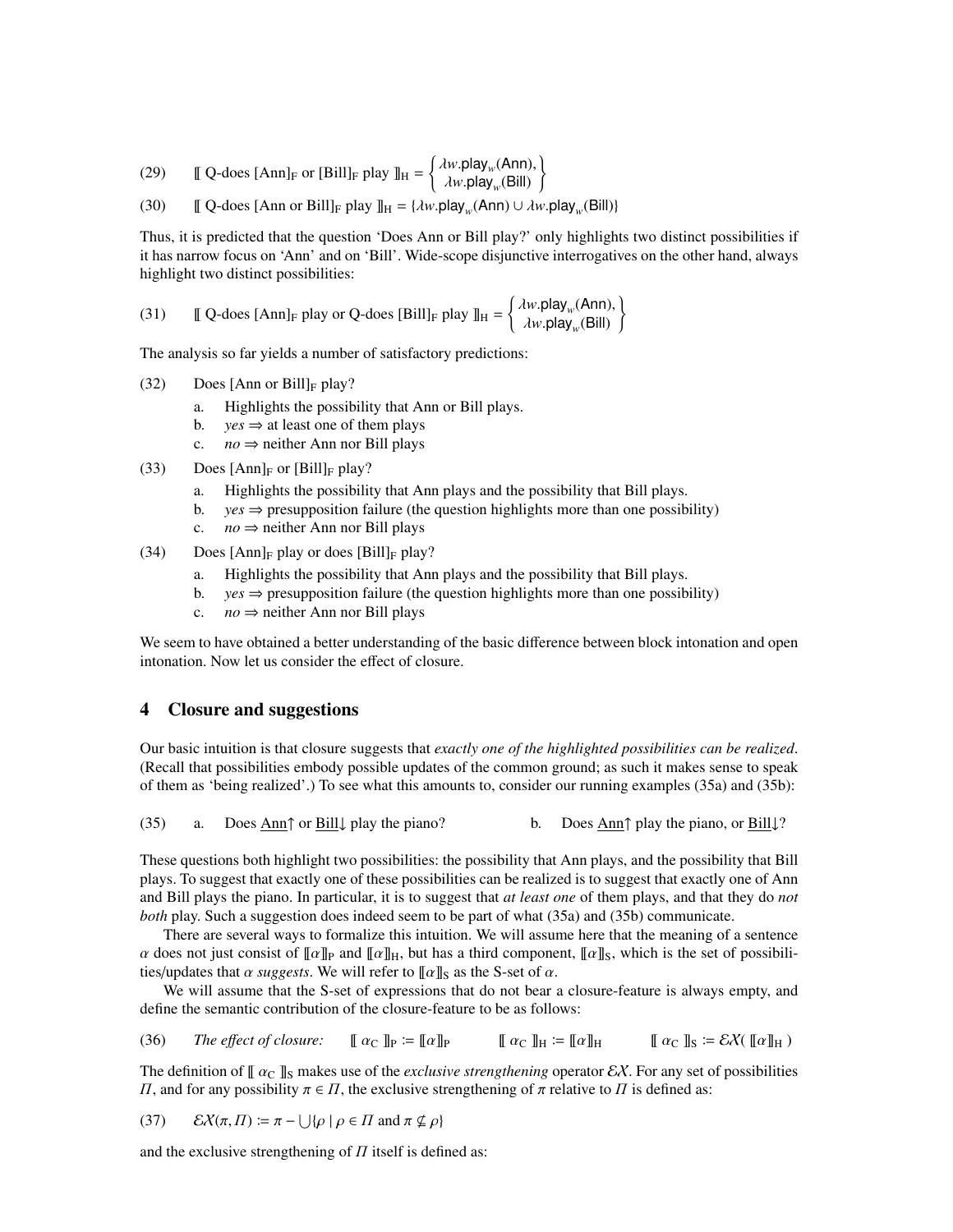

Fig. 2. Exclusive strengthening illustrated.

#### (38)  $\mathcal{E}X(\Pi) \coloneqq {\mathcal{E}X(\pi,\Pi) \mid \pi \in \Pi}$

The effect of exclusive strengthening is illustrated for example (35a) in figure 2. Recall that (35a) proposes three possibilities, as depicted in figure 2(a), and highlights two possibilities, as depicted in figure 2(b). Applying  $\mathcal{E}X$  to these two highlighted possibilities removes the overlap between them, resulting in the two possibilities in figure 2(c). This reflects the fact that (35a) suggests that exactly one of Ann and Bill plays the piano. The same result is obtained for (35b), since (35a) and (35b) highlight exactly the same possibilities.<sup>6</sup>

Accepting and canceling suggestions. Suggestions can either be accepted or canceled by a responder. We will assume that acceptance is the default. That is, if a suggestion is not explicitly contradicted, then all conversational participants assume that it is commonly accepted, and the suggested information is added to the common ground. Thus, if you ask (35a) or (35b), and I reply: 'Ann does', then I tacitly accept your suggestion. As a result, the common ground will not only be updated with the information that Ann plays, but also with the information that Bill does not play.<sup>7</sup>

**Licensing** *no*. At the beginning of section 3 we hypothesized that *no*, in response to a question  $\alpha$ , simply denies all the possibilities that α highlights. We left the felicity condition on the use of *no* unspecified at that point. Now that suggestions have entered the picture, we are ready to make this felicity condition explicit. Recall the contrast between disjunctive declaratives and interrogatives mentioned at the outset:

| (39) | Ann $\uparrow$ or Bill $\downarrow$ plays the piano.<br>(40) |  | Does Ann $\uparrow$ or Bill $\downarrow$ play the piano? |
|------|--------------------------------------------------------------|--|----------------------------------------------------------|
|      | a. No, neither of them does.                                 |  | a. #No, neither of them does.                            |
|      |                                                              |  | Actually, neither of them does.                          |

The declarative licenses a *no* response; the interrogative does not. What is the relevant difference between the two? —The answer is that the declarative really *asserts* that at least one of Ann and Bill plays the piano (in the sense that it excludes—technically speaking—the possibility that neither Ann nor Bill plays), whereas the interrogative merely *suggests* that at least one of Ann and Bill plays. Thus, this example illustrates that *no* can be used to deny an assertion, but not to cancel a suggestion. As illustrated in (40b), cancellation of a suggestion requires a 'weaker' disagreement particle such as *actually* or *in fact* (if a disagreement marker is used at all).<sup>8</sup>

Thus, *no*, in response to a question  $\alpha$ , denies the possibilities that  $\alpha$  highlights, but is felicitous only if denying these possibilities does not cancel the suggestion that  $\alpha$  expresses. This accounts for the contrast between (39) and (40), and also for the licensing and interpretation of *no* in response to disjunctive interrogatives with block intonation or open intonation.

<sup>6</sup> It should perhaps be emphasized that closure is *not* interpreted here as signaling *exhaustivity* (as in Zimmermann, 2000). That is, it does not imply that 'nobody else plays the piano' or something of that kind. And this is for a good reason: disjunctive interrogatives with closure intonation generally do not exhibit any exhaustivity effects. Therefore, closure intonation and exhaustivity effects should be seen as (at least partly) independent phenomena.

 $<sup>7</sup>$  For reasons of space, we cannot spell out explicitly here how the common ground, and updates thereof, are modeled.</sup> Groenendijk (2008) and Balogh (2009) discuss the notion of a 'suggestion' that we make use of here in more detail, and provide formal definitions of acceptance and cancellation in the broader context of a dialogue management system.

<sup>&</sup>lt;sup>8</sup> See (Groenendijk, 2008) and (Groenendijk and Roelofsen, 2009) for closely related observations.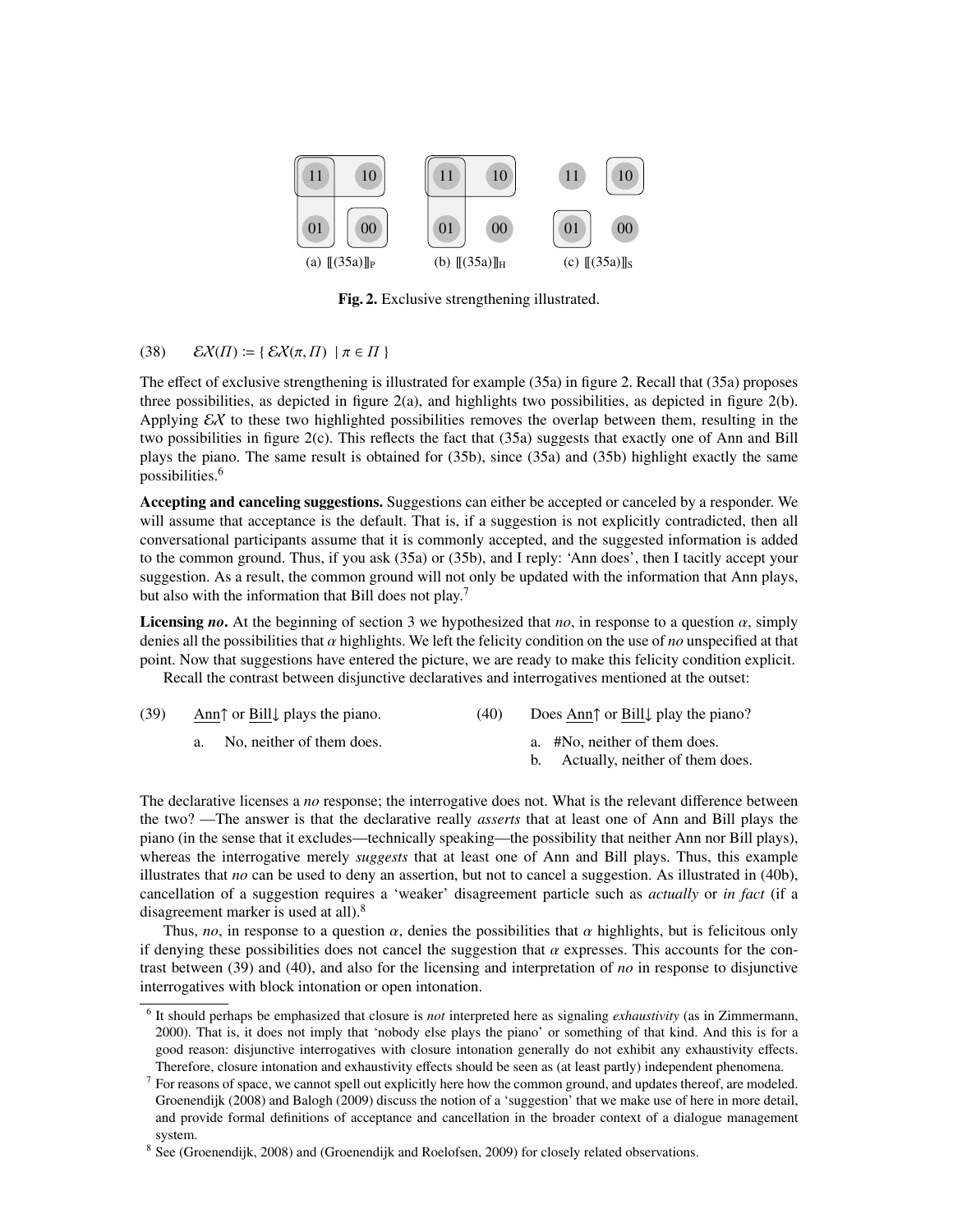Sincerity requirements. Grice's (1975) quality maxim, formulated in our present terms, says that if a cooperative speaker *<sup>s</sup>* utters a sentence α, then *<sup>s</sup>* must *take himself to know* that at least one of the updates proposed by  $\alpha$  can indeed be established *(informative sincerity)*. In inquisitive pragmatics (Groenendijk and Roelofsen, 2009), it is further assumed that if  $\alpha$  is inquisitive, then for each update that  $\alpha$  proposes, *s* must be genuinely *uncertain* as to whether that update can indeed be established or not (*inquisitive sincerity*). In the present setting there is a third requirement, namely that if  $\alpha$  suggests certain updates, then  $\beta$  must genuinely *expect* that exactly one of these updates can indeed be established (*expectative sincerity*).

One consequence of this is that denying an assertion is much more likely to give rise to conflicts than canceling a suggestion. For, in the first case, the speaker's supposed knowledge is contradicted, while the second case may require merely a revision of expectations. This is illustrated by the following contrast:

- (41) A: Ann↑ or Bill $\downarrow$  is coming tonight.
	- B: No, neither of them is.
	- A: What?! (# Oh, thanks)
- (42) A: Is Ann↑ or Bill↓ coming tonight? B: Actually, neither of them is.
	- A: Oh, thanks.

#### 5 Repercussions

The proposed analysis may shed light on a much wider range of phenomena than the ones explicitly discussed here. Let us end by briefly mentioning some such phenomena:

*Disjunctive declaratives.* The analysis directly accounts for the 'exclusive component' of declarative disjunctions. In particular, it makes the right predictions for sentences like (43), which have received much attention in the recent literature (see Alonso-Ovalle, 2006, chapter 3, and references given there).

(43) Ann↑ is coming, or Bill↑, or both↓.

*Might.* Ciardelli, Groenendijk, and Roelofsen (2009) provide an analysis of *might* in inquisitive semantics. Adopting this analysis, and assuming that a sentence *might*  $\alpha$  highlights exactly the same possibilities as  $\alpha$ itself, seems to give a satisfactory account of sentences like:

- (44) a. Jim might talk to Ann-or-Bill.
- d. Jim might talk to Ann↑, or he might talk to Bill↑.
- b. Jim might talk to Ann↑ or to Bill↑.
- e. Jim might talk to Ann↑, or he might talk to Bill↓. f. Jim might talk to Ann↑, or to Bill↑, or to both↓.
- c. Jim might talk to Ann↑ or to Bill↓.
- 

*Ignorance implicatures.* Inquisitive pragmatics (in particular the inquisitive sincerity requirement mentioned above) accounts for ignorance implicatures triggered by disjunction, questions, and *might* in a uniform way. This account carries over straightforwardly to the extended semantic framework presented here.

*Closure variability.* One aspect of the data that we abstracted away from entirely is that the rising-andfalling pitch contour that was taken to signal closure may be pronounced more or less dramatically, and this seems to correlate with the strength of the corresponding 'exactly one' suggestion. This could be captured by construing the closure feature not as a binary-valued feature—that is either 'on' or 'off'—but rather as a continuous-valued feature—with values, say, between 0 and 1. Phonologically, this value would then determine the sharpness of the rising-and-falling pitch contour, and semantically it would determine the strength of the corresponding 'exactly one' suggestion.

*Cross-linguistic application.* Of course, the syntactic structure and phonological characteristics of disjunctive questions differ widely across languages. However, the *interpretation* of disjunctive questions in different languages is usually reported to be similar or identical to the interpretation of their English counterparts. Therefore, we suspect that the general semantic mechanisms of proposing, highlighting, and suggesting possibilities may play a role cross-linguistically, even though the way in which these mechanisms are 'implemented' will differ from language to language. To give one example, it seems quite reasonable to hypothesize that while closure is signaled in English by intonation, it is expressed in other languages by designated lexical items. Haspelmath (2007) and Alonso-Ovalle (2006, chapter 5) provide data from Basque, Mandarin Chinese, Finnish, and several other languages that seems to support such a hypothesis.